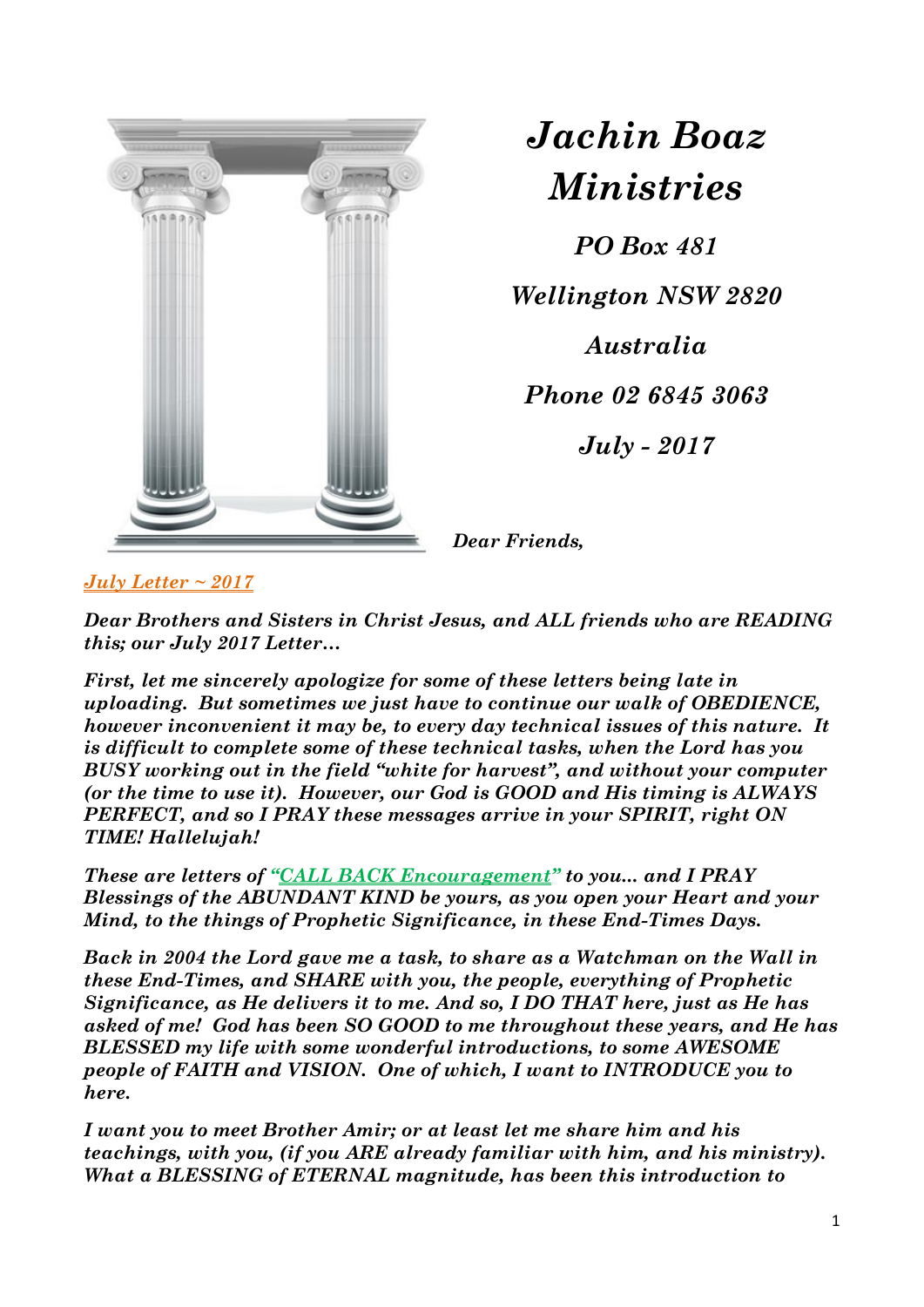*Brother Amir Tsarfati; and his VIDEO messages; which ALL speak of Biblical PROPHECY; to WHOM it applies; WHY ~ and WHEN! We NEED to KNOW "these things", and Brother Amir, I believe, is qualified to teach us, for a number of reasons… But, suffice it to say… God's ANOINTING IS upon Him, for this particular task! To share the TRUTH of the Prophetic Word, in these END-TIMES Days. Amen!*

*This man's ministry, in humility and honesty, re Biblical Prophecy, has done nothing but BLESS me, since the Lord introduced us, almost three years ago. NOW ~ I in turn, want to BLESS you also, with the spiritual insight, into PROPHECY revealed, in Biblical CONTEXT, as shared by Brother Amir.* 

*I believe this to be the TRUTH, rightly divided, and UNLESS or UNTIL the Lord would so CORRECT me; regarding His TRUTH; which sets us FREE, and wraps us in His PEACE, and PREPARES US ~ NOT SCARES us ~ I SHARE it WITH YOU. Hallelujah!* 

*I understand that there are many differences of opinion regarding the RAPTURE of The Church, re ~ WHERE and WHEN it WILL OCCUR. I have a policy that says, IF IT IS NOT of SALVATION significance, it is NOT debatable! Sometimes we have to AGREE to DIS-agree, AGREEABLY! A sure sign of spiritual maturity, and LOVE for your fellow man! And this is one of those occasions! I personally AM LOOKING UP for the RAPTURE to occur at any given moment now! Whenever, the Lord is READY ~ I'm out of here! IF you choose to stay behind to go through The Tribulation, I absolutely RESPECT your choice to do so, and I will meet you at the Kingdom Kidz Koffee Klub, in Glory! Hallelujah! I'll reserve you a seat, for our "guilt free" coffee and cake rendezvous! Calorie counting will be a thing of the PAST. Praise the Lord! Hallelujah! (Never lose your sense of humour! God hasn't lost His.)*

*Psalms 2:4 He Who sits in the heavens LAUGHS; the Lord has them in DERISION [and in supreme CONTEMPT He MOCKS them].) (Amp) Amen!*

*The VERY REASON for God's LAUGHING and MOCKING in UTTER DISGUST as He watches on, from His Throne in Heaven, is because, SO MANY are NOT READY to meet Him, at RAPTURE TIME! They have TOTALLY ignored ALL that He has done for them, and although His RETURN is imminent, they are oblivious to His commandments and His LAUGHING at them from a distance; and so in their DISOBEDIENCE and PRIDE, He has hardened their hearts even more. And HELL will be their ETERNAL home! Sad, but TRUE!*

*God's PATIENCE has a use-by date…*

*Gen 6:3 Then the Lord said, My Spirit SHALL NOT forever dwell and STRIVE WITH man, for he also is flesh; but his days shall yet be 120 years. (Amp) Amen!*

*And SO, I believe, it has NEVER been MORE IMPORTANT than it is right NOW, to KNOW the TRUTH of God's SOON arrival in the clouds of glory, to gather His children home! The very reason I am excited about sharing some of these great teachings from Amir, with you here.*